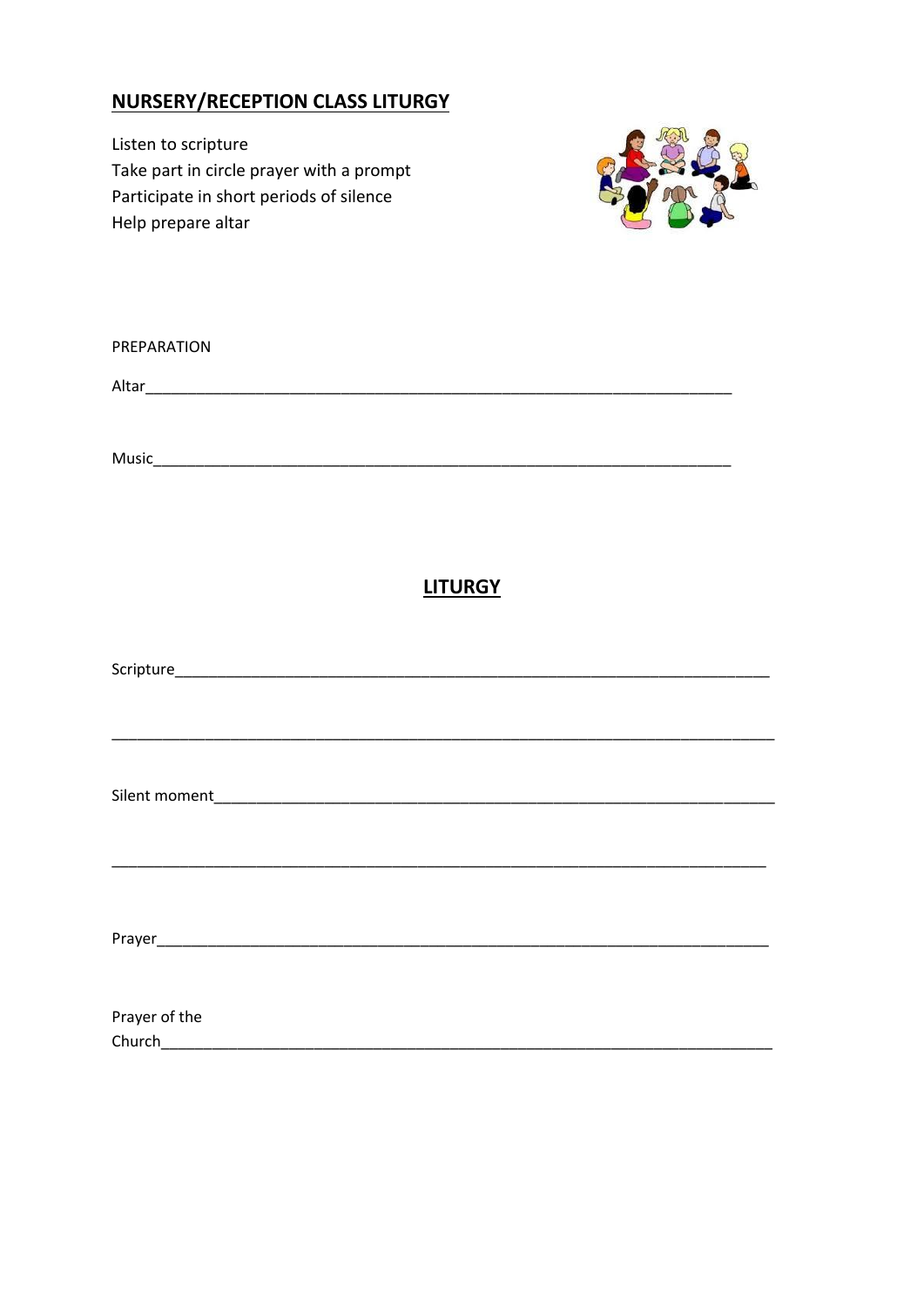# **YEAR 1 CLASS LITURGY**

Lay out altar Listen to scripture Take part in circle prayer with a prompt Participate in short periods of silence.



| PREPARATION |  |
|-------------|--|
| Altar       |  |
|             |  |
| Music       |  |

#### **LITURGY**

**Theme** 

| Prayer of the |  |  |  |
|---------------|--|--|--|
| Church        |  |  |  |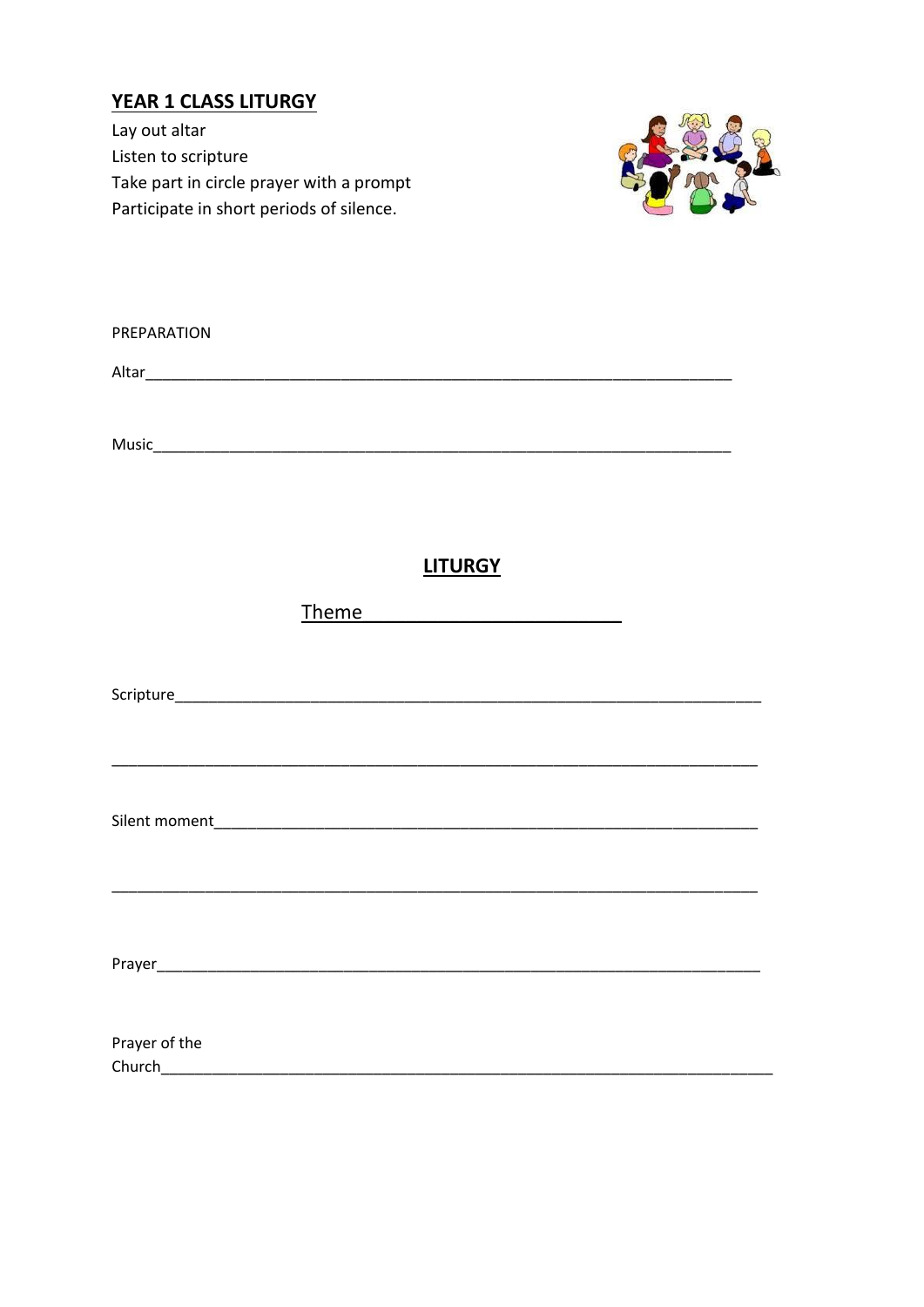### **YEAR 2 CLASS LITURGY**

Lay out altar with help Read scripture Make up own circle prayer Increasing comfort with periods of silence



| PREPARATION   |                                                                                                                                                                                                                                      |  |
|---------------|--------------------------------------------------------------------------------------------------------------------------------------------------------------------------------------------------------------------------------------|--|
|               |                                                                                                                                                                                                                                      |  |
|               |                                                                                                                                                                                                                                      |  |
|               |                                                                                                                                                                                                                                      |  |
|               |                                                                                                                                                                                                                                      |  |
|               |                                                                                                                                                                                                                                      |  |
|               | <b>LITURGY</b>                                                                                                                                                                                                                       |  |
|               | Theme <b>that the contract of the contract of the contract of the contract of the contract of the contract of the contract of the contract of the contract of the contract of the contract of the contract of the contract of th</b> |  |
|               |                                                                                                                                                                                                                                      |  |
|               |                                                                                                                                                                                                                                      |  |
|               | <u> 1989 - Johann Stoff, amerikansk politiker (d. 1989)</u>                                                                                                                                                                          |  |
|               |                                                                                                                                                                                                                                      |  |
|               |                                                                                                                                                                                                                                      |  |
|               |                                                                                                                                                                                                                                      |  |
|               |                                                                                                                                                                                                                                      |  |
|               |                                                                                                                                                                                                                                      |  |
|               |                                                                                                                                                                                                                                      |  |
| Prayer of the |                                                                                                                                                                                                                                      |  |
|               |                                                                                                                                                                                                                                      |  |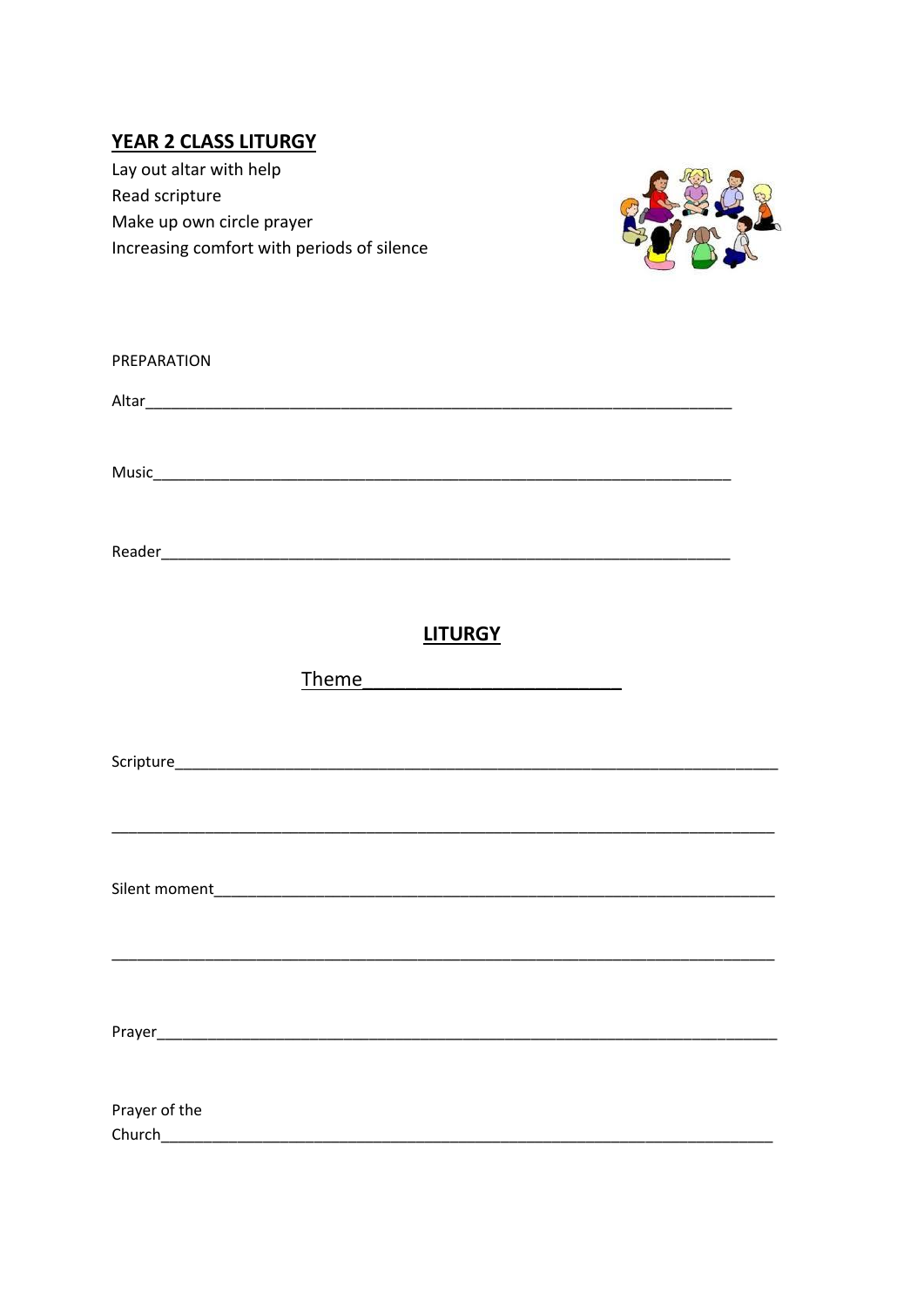### **YEAR 3 CLASS LITURGY**

Lay out altar with some guidance. Select theme for scripture Read scripture Make own circle prayer and use symbols. Spend time in silence



| PREPARATION    |  |
|----------------|--|
| Altar          |  |
| Music          |  |
| <b>Readers</b> |  |

## **LITURGY**

|               | Theme |  |
|---------------|-------|--|
|               |       |  |
|               |       |  |
|               |       |  |
|               |       |  |
|               |       |  |
|               |       |  |
|               |       |  |
|               |       |  |
|               |       |  |
|               |       |  |
|               |       |  |
|               |       |  |
|               |       |  |
| Prayer of the |       |  |
| Church        |       |  |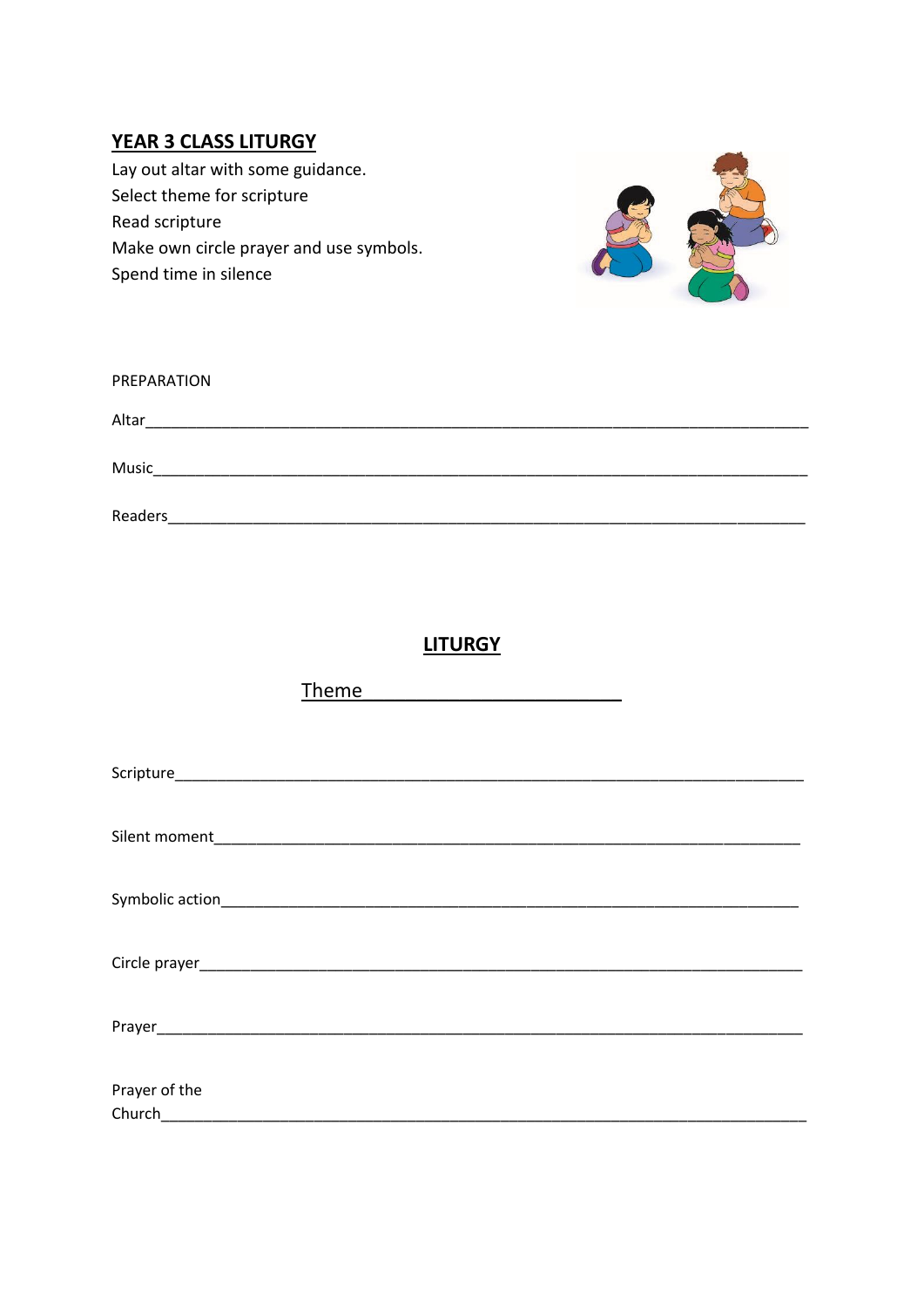## **YEAR 4 CLASS LITURGY**

Set up altar independently Prepare reading and psalm (help may be given) Improvise circle prayer. Select prayers for use Using ICT, select images to be used for reflection.



| PREPARATION                             |  |
|-----------------------------------------|--|
|                                         |  |
|                                         |  |
|                                         |  |
| <b>LITURGY</b>                          |  |
| Th <u>eme _________________________</u> |  |
|                                         |  |
|                                         |  |
|                                         |  |
|                                         |  |
|                                         |  |
| Prayer of the                           |  |